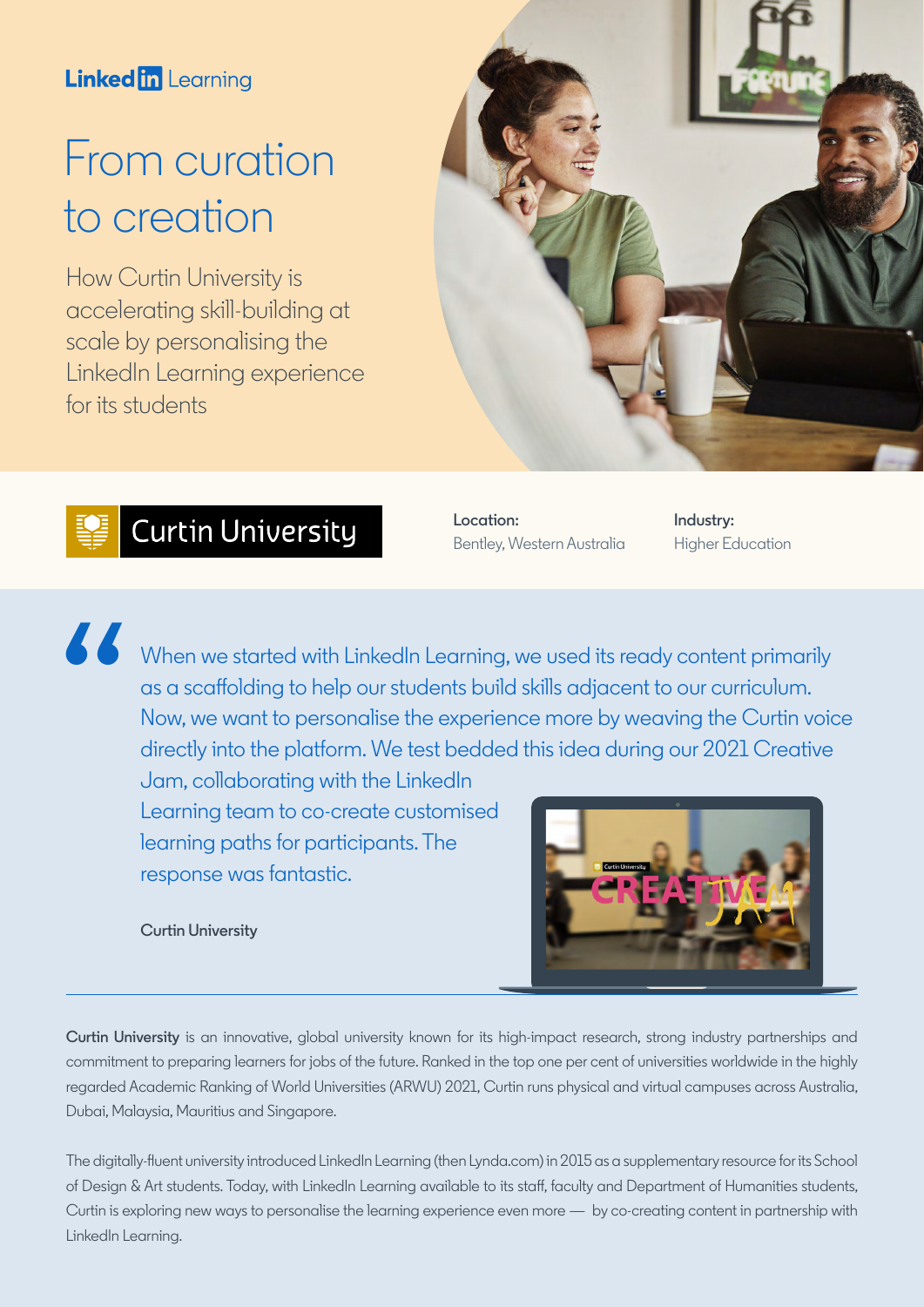# Timely, targeted and flexible for students

Curtin's baseline use case for LinkedIn Learning is to provide flexible on-demand support to augment students' diverse learning needs. To illustrate, Joel Louie, Head of Digital Experience & Interaction Design, offered an example.

66

"In the areas of Design & Art, students need to develop a variety of skills, which includes software proficiency, as well as other discipline-specific hard and soft skills. As lecturers, we leverage LinkedIn Learning to put together curated playlists that augment the learning done both inside and outside of class time, allowing students to extend their knowledge base at their own pace and with great flexibility. LinkedIn Learning also enables us to create layered custom learning pathways that cater to different types of learners, whilst also giving our students an opportunity to branch into other high-quality related content that piques their interest. This constructivist, learning co-creation approach allows students to craft their own holistic learning journey, one that builds upon the conceptual foundations laid down in their units."



#### **Joel Louie**

Head of Digital Experience & Interaction Design, Curtin University



The success of this approach is based on an important premise: that both Curtin and its students are satisfied with the quality of LinkedIn Learning's content — relevant to their needs, delivered by credible industry professionals, and regularly updated. In fact, as the university sees a greater shift to online learning, the number of students active on LinkedIn Learning has more than doubled between 2020 and 2021.

"Our students are very discerning. If we offered them a bunch of videos cobbled together, they wouldn't have taken to it. They use LinkedIn Learning because it's meaningfully built. We may point them in one learning direction but there's always more than one way to do one creative thing. LinkedIn Learning encourages them to go deeper and keep exploring. The experience is very layered and meets their needs in many ways."



#### **Jonathan Pillai**

Head of Animation & Game Design and Discipline Lead of Architecture & Design, Curtin University

99

This widespread adoption of LinkedIn Learning within Curtin has enabled a paradigm shift in awareness — from LinkedIn Learning as a curated content library to a customised learning resource that carries Curtin's unique voice. The partners did this in July 2021 when they co-created customised learning paths to support the university's Creative Jam held in conjunction with NAIDOC Week 2021.